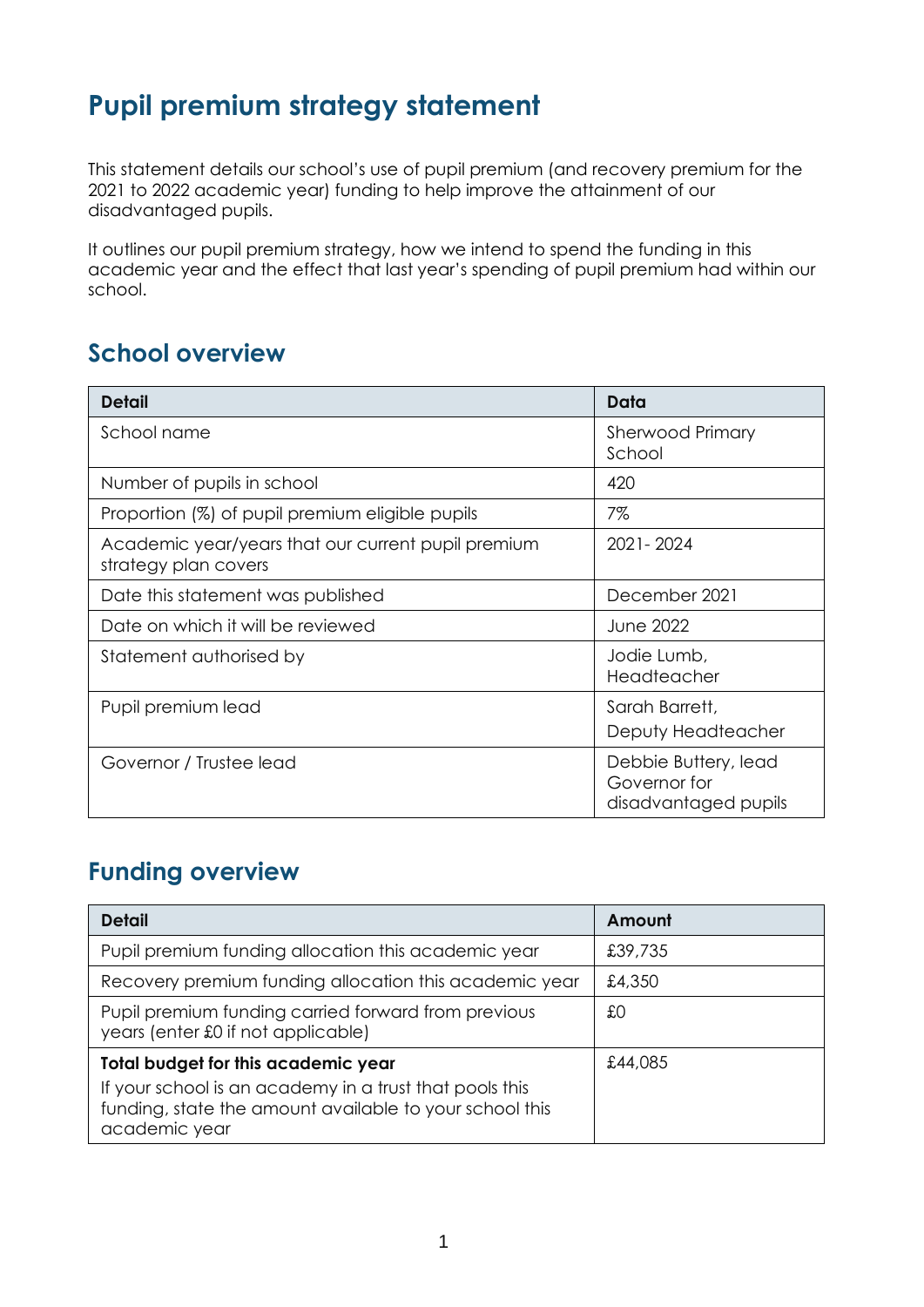# **Part A: Pupil premium strategy plan**

## **Statement of intent**

At Sherwood Primary School there is a school-wide commitment to raising achievement for all pupils, irrespective of their background or the challenges they face, and the focus of our Pupil Premium Strategy is to close the gap between pupil groups, supporting disadvantaged children to achieve their goals. Many pupils within our school, some of whom will not be eligible for Pupil Premium funding, may require additional support and intervention at any time.

We are committed to meeting our pupils' pastoral, social and academic needs in a nurturing environment.

#### Sherwood Curriculum Rationale

We aim to provide a creative and challenging curriculum that inspires our children and prepares them for life in a culturally diverse and ever-changing world. High expectations, inclusive approaches and excellent teaching will form the basis of all our work. Our pupils will have the opportunity to explore, ask questions, discover and become resilient, independent learners. Our Curriculum will prepare our children for life-long learning.

#### Inspire • Explore • Achieve

It is proven that high quality teaching has the greatest impact on closing the disadvantage attainment gap. As a result, this remains at the heart of our provision, benefitting all children in school. Support required for individual pupils is quickly identified and implemented to ensure that needs are addressed and progress is made.

This strategy forms part of our committed programme for education recovery and includes targeted support for those children who have been worst affected, including non-disadvantaged pupils.

Our approach will be responsive to pupils' needs and will focus on being able to:

- further develop language and communication skills
- close the attainment gap in Reading, Writing and Mathematics
- improve confidence, independence and self esteem of pupils
- continue to improve the wider opportunities available for all our pupils
- improve attendance and punctuality of pupils
- work in partnership with parents to remove barriers to learning
- support all pupils to achieve the highest possible standards across the curriculum and realise their full potential in all aspects of their learning.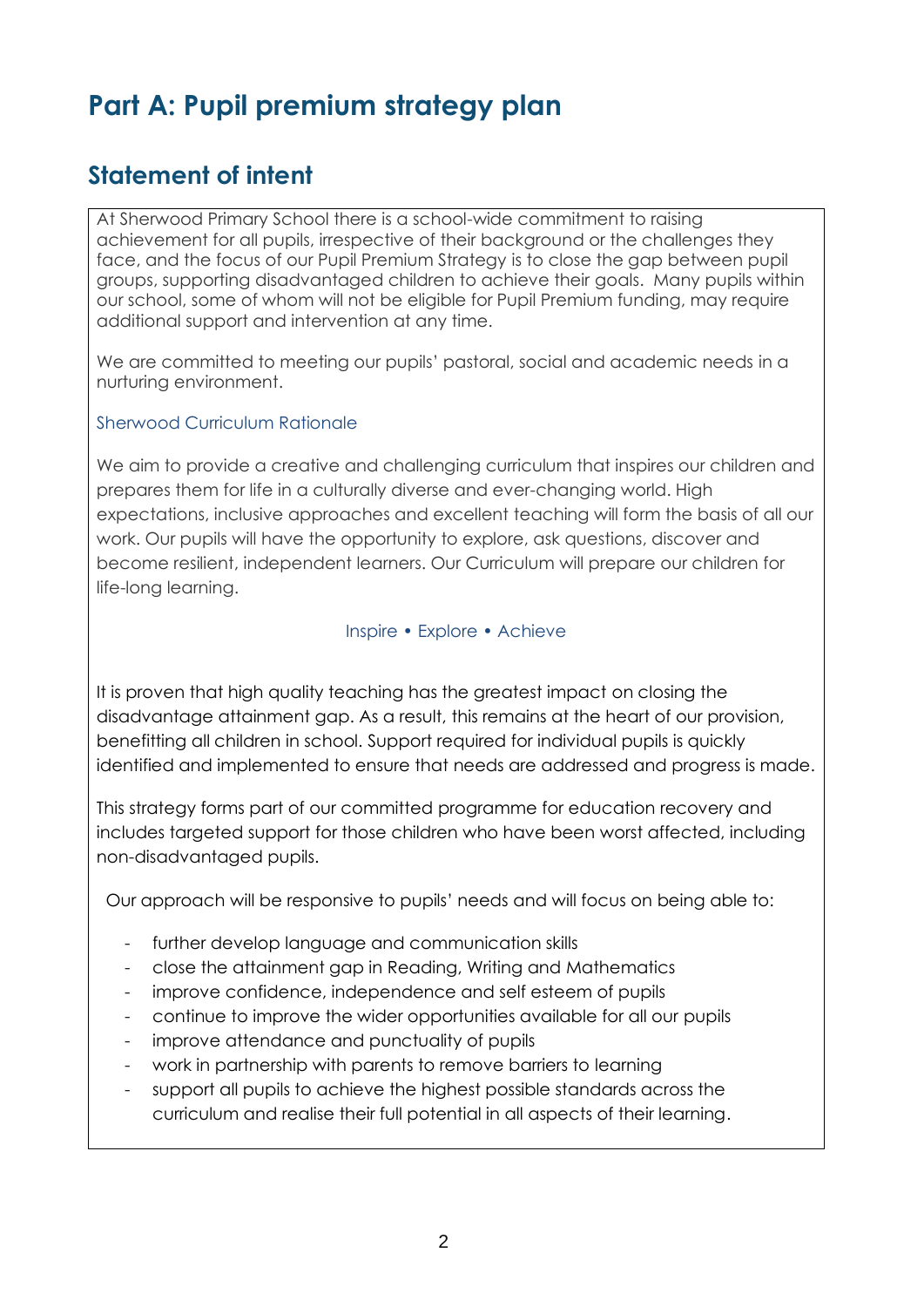## **Challenges**

This details the key challenges to achievement that we have identified among our disadvantaged pupils.

| <b>Challenge</b><br>number  | Detail of challenge                                                                                                                                                                                                          |
|-----------------------------|------------------------------------------------------------------------------------------------------------------------------------------------------------------------------------------------------------------------------|
| Outcomes                    | There is a group of children in receipt of Pupil Premium Funding who<br>are not meeting age-related expectations in English and / or Maths.<br>Some of this group are not making expected progress, despite<br>intervention. |
| 2<br>Pastoral               | Social and emotional needs of some children are having a negative<br>impact on their progress. This has become a particular issue after<br>Covid Lockdowns and extended periods of Home Learning.                            |
| 3<br>Attendance             | The attendance and punctuality of an identified group of Pupil<br>Premium has been lower than that of their peers.                                                                                                           |
| 4<br>$Extra-$<br>Curricular | Participation in specialist wider opportunities for Pupil Premium<br>children has been lower than that of their peers.                                                                                                       |

## **Intended outcomes**

This explains the outcomes we are aiming for **by the end of our current strategy plan**, and how we will measure whether they have been achieved.

| Intended outcome                                                                                                                                                          | <b>Success criteria</b>                                                                                                                                             |
|---------------------------------------------------------------------------------------------------------------------------------------------------------------------------|---------------------------------------------------------------------------------------------------------------------------------------------------------------------|
| To improve Reading attainment among<br>disadvantaged pupils and ensure all<br>pupils in receipt of Pupil Premium make<br>expected progress from their starting<br>points. | 100% of pupils in receipt of Pupil Premium<br>make expected progress from their<br>starting points in Reading.                                                      |
| To improve writing attainment among<br>disadvantaged pupils and ensure all<br>pupils in receipt of Pupil Premium make<br>expected progress from their starting<br>points  | 100% of pupils in receipt of Pupil<br>Premium make expected progress from<br>their starting points in Writing.                                                      |
| To improve maths attainment among<br>disadvantaged pupils and ensure all<br>pupils in receipt of Pupil Premium make<br>expected progress from their starting<br>points    | 100% of pupils in receipt of Pupil<br>Premium make expected progress from<br>their starting points in Maths.                                                        |
| To achieve and sustain improved<br>wellbeing for all pupils in our school.                                                                                                | Sustained high levels of well-being from<br>2024 demonstrated through qualitative<br>data from student voice, student and<br>parent surveys and staff observations. |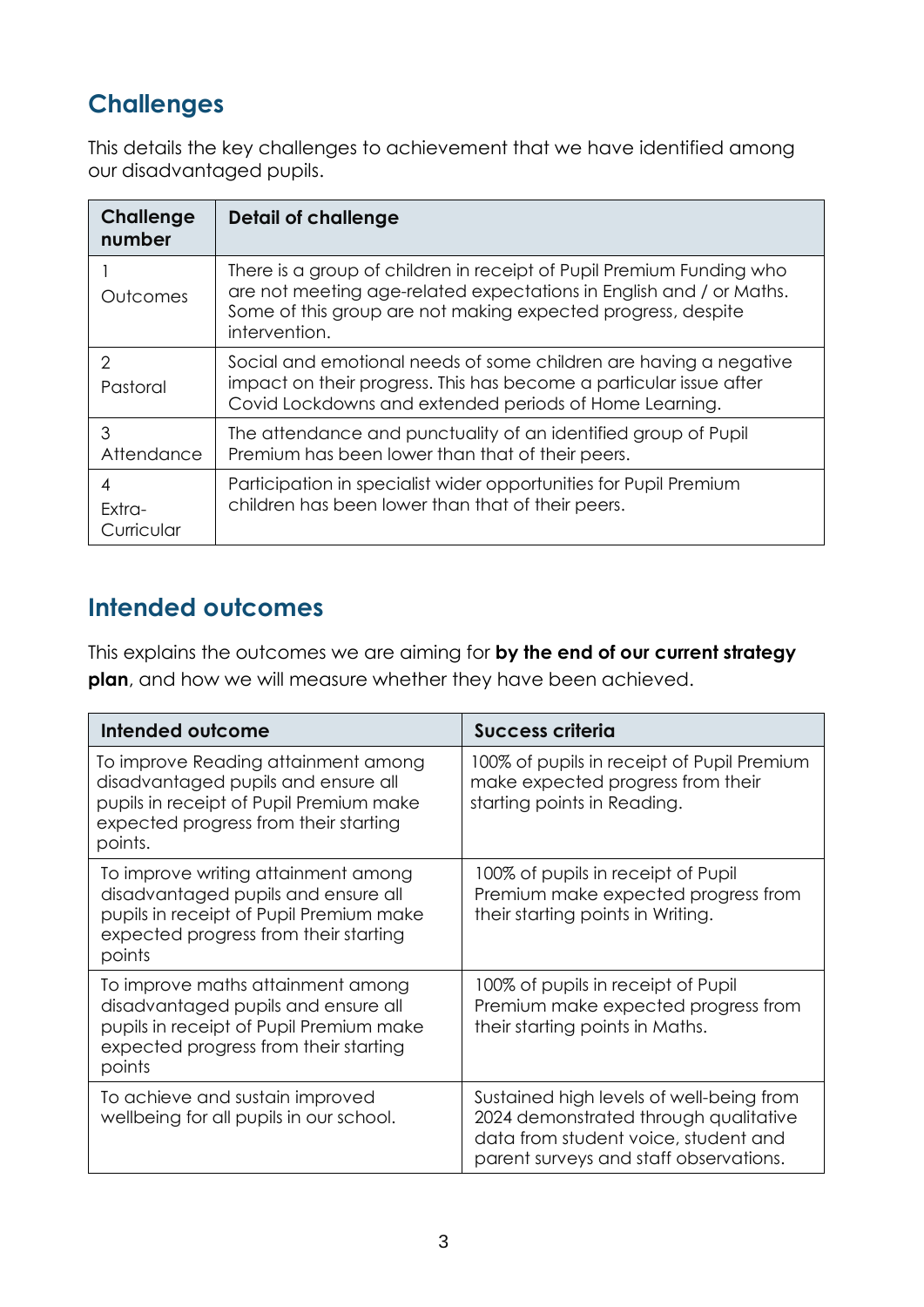| To ensure the attendance of pupils in<br>receipt of Pupil Premium is in-line with that<br>of their peers. | To close the gap between whole school<br>attendance and identified pupils in<br>receipt of Pupil Premium Funding.<br>Targeted pupils to have an absence<br>rate in line with that of the overall<br>absence rate, no less than 97.5%<br>No gap between disadvantaged and<br>their non-disadvantaged peers to be<br>sustained. |
|-----------------------------------------------------------------------------------------------------------|-------------------------------------------------------------------------------------------------------------------------------------------------------------------------------------------------------------------------------------------------------------------------------------------------------------------------------|
|-----------------------------------------------------------------------------------------------------------|-------------------------------------------------------------------------------------------------------------------------------------------------------------------------------------------------------------------------------------------------------------------------------------------------------------------------------|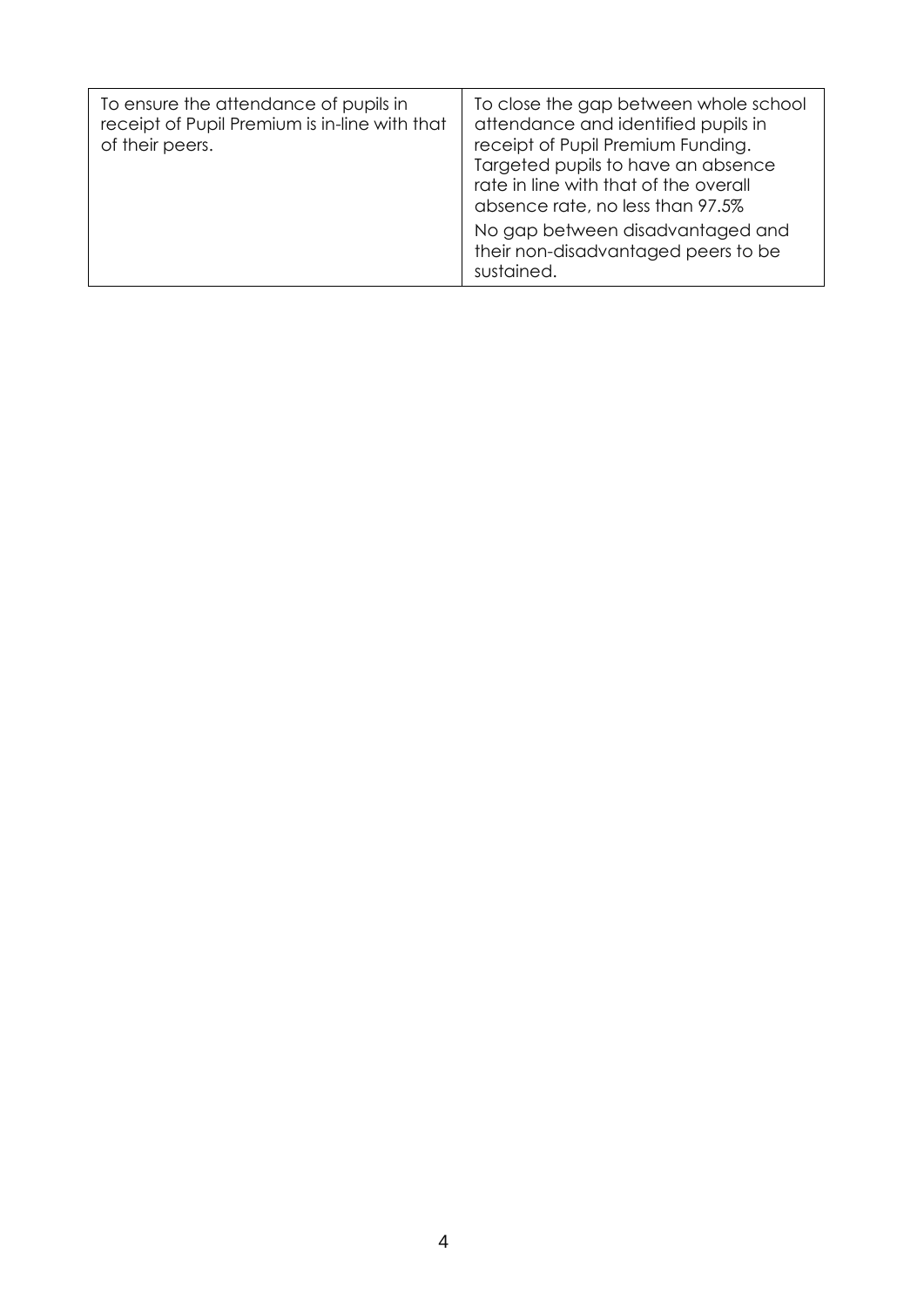# **Activity in this academic year**

This details how we intend to spend our pupil premium (and recovery premium funding) **this academic year** to address the challenges listed above.

#### **Teaching (for example, CPD, recruitment and retention)**

#### Budgeted cost: £15,000

| <b>Activity</b>                                                                                                                                                                                                                                                                                                                                                                                                                    | <b>Evidence that</b><br>supports this<br>approach                                                                                                                                                                                                                                                            | <b>Challenge</b><br>number(s)<br>addressed |
|------------------------------------------------------------------------------------------------------------------------------------------------------------------------------------------------------------------------------------------------------------------------------------------------------------------------------------------------------------------------------------------------------------------------------------|--------------------------------------------------------------------------------------------------------------------------------------------------------------------------------------------------------------------------------------------------------------------------------------------------------------|--------------------------------------------|
| Increase progress and and attainment of<br>disadvantaged pupils in English through a<br>renewed whole school focus on Writing.<br>CPD planned for all teaching and support                                                                                                                                                                                                                                                         | Analysis of<br>performance data<br>reveals that attainment<br>in Writing across the<br>school is lower than                                                                                                                                                                                                  | 1                                          |
| staff delivered by Subject Leaders as well as<br>external specialist providers. Refreshing of<br>teaching strategies and materials.                                                                                                                                                                                                                                                                                                | other areas of the<br>curriculum.<br><b>EEF Toolkit: High Quality</b>                                                                                                                                                                                                                                        | 1                                          |
| £800 for specialist provider delivery x2.                                                                                                                                                                                                                                                                                                                                                                                          | Teaching:<br>'The best available<br>evidence indicates                                                                                                                                                                                                                                                       |                                            |
| Following on from robust assessment<br>procedures, gaps and areas of need in<br>Writing identified. Catch up intervention<br>sessions built into daily timetable for all<br>following on from long periods of home<br>learning last year.<br>Extra Teaching Assistant hours:<br>1 full time, Autumn Term Year 2<br>Year 1, 5 mornings, 2 afternoons<br>1 full time, L3 in Years 3 & 4.<br>Cost of £35,000 – budget of £13,845 from | that great teaching is<br>the most important<br>lever schools have to<br>increase pupil<br>attainment. Ensuring<br>every teacher is<br>supported in delivering<br>high quality teaching is<br>essential to achieving<br>the best outcomes for<br>all pupils, particularly<br>the most<br>disadvantaged among | 1                                          |
| Pupil Premium Grant.                                                                                                                                                                                                                                                                                                                                                                                                               | them.'<br><b>EEF High Quality</b><br><b>Teaching</b>                                                                                                                                                                                                                                                         |                                            |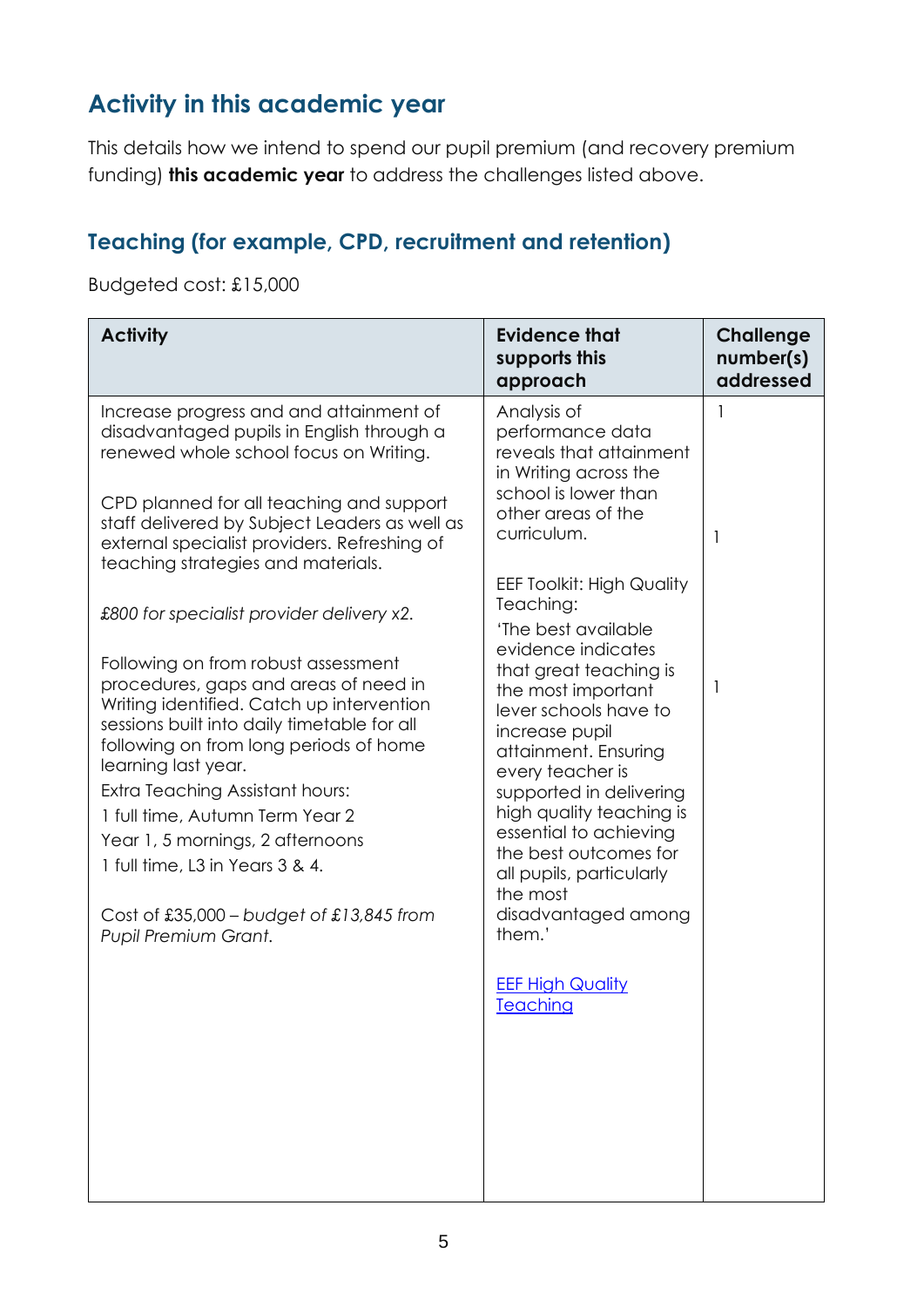| Termly moderation opportunities for teachers<br>to evaluate progress and writing outcomes<br>within their class. Time to meet with year<br>group partners to moderate children's work<br>against one another and national<br>expectations using exemplar materials.<br>Moderation of Writing for Years 2 and 6 with<br>local schools. 2 sessions during the year.<br>SIP Link.                                                                                                                                                                                                                                                                                                                                                                                                                                                                                                                                                                                                                                                     |                                                                                                                                                                                                                                                                                                                                                                                                                                                                                                                                                                                                                                                                                                                                                             | 1                           |
|------------------------------------------------------------------------------------------------------------------------------------------------------------------------------------------------------------------------------------------------------------------------------------------------------------------------------------------------------------------------------------------------------------------------------------------------------------------------------------------------------------------------------------------------------------------------------------------------------------------------------------------------------------------------------------------------------------------------------------------------------------------------------------------------------------------------------------------------------------------------------------------------------------------------------------------------------------------------------------------------------------------------------------|-------------------------------------------------------------------------------------------------------------------------------------------------------------------------------------------------------------------------------------------------------------------------------------------------------------------------------------------------------------------------------------------------------------------------------------------------------------------------------------------------------------------------------------------------------------------------------------------------------------------------------------------------------------------------------------------------------------------------------------------------------------|-----------------------------|
| Continuation of the Reading Pathways<br>initiative to build upon reading strategies<br>and develop independence as well as<br>maintain a love for reading. Non-Fiction<br>texts added into the Pathways.<br>SIP Link.<br>Build on the addition of high quality non-<br>fiction whole class texts to invest in further<br>individual non-fiction texts within class<br>libraries.<br>SIP Link.<br>Further work around the development of<br>pupils' vocabulary through a series of CPD<br>and whole school initiatives. Vocabulary to<br>be given high priority throughout all<br>teaching and learning activity<br>SIP Link.<br>To ensure disadvantaged children in Year 1<br>are able to meet the required standard in<br>the Year 1 Phonics check. Continued CPD<br>from specialists within school. The<br>implementation of an updated phonics<br>tracker and Sherwood Phonics Passport<br>identifying any gaps for individuals in<br>phonics progression. Programme of support<br>in place for all children who require catch- | <b>EEF Effective Literacy</b><br>Teaching:<br>Good literacy skills<br>provide us with the<br>building blocks not just<br>for academic success,<br>but for fulfilling careers<br>and rewarding lives. Yet<br>despite our best efforts,<br>a disadvantaged child<br>in England is still more<br>than twice as likely as<br>their classmates from<br>more advantaged<br>homes to leave primary<br>school without reaching<br>the expected levels in<br>reading and writing.<br>'we know that on<br>average,<br>disadvantaged children<br>are less likely to own<br>a book of their own and<br>read at home with<br>family members, and for<br>these reasons may not<br>acquire the necessary<br>skills for reading and<br>understanding<br>challenging texts.' | 1<br>1<br>1<br>$\mathbf{I}$ |
| Up.<br>Training and support for new leader of More<br>Able to closely assess the attainment and<br>historical achievements of pupils to ensure<br>all pupils who have been working above<br>age-related expectations are able to<br>maintain this standard, or make<br>accelerated progress to return to this<br>standard. Ensure all children are given<br>exposure to higher level learning.                                                                                                                                                                                                                                                                                                                                                                                                                                                                                                                                                                                                                                     | There are children<br>identified across school<br>who are currently<br>working within age-<br>related expectations<br>but demonstrate the<br>potential to be working<br>above.                                                                                                                                                                                                                                                                                                                                                                                                                                                                                                                                                                              | 1                           |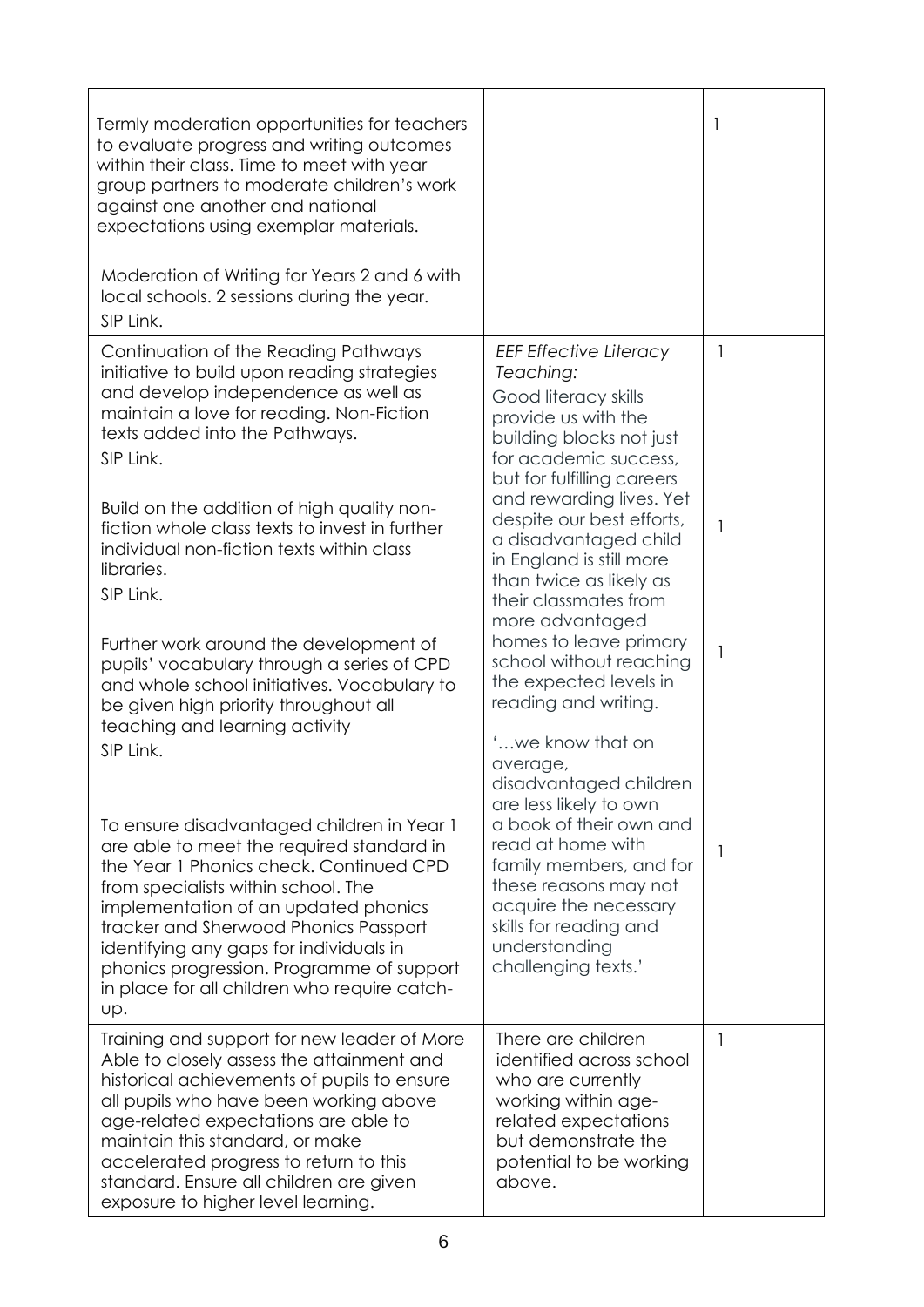| CPD 1 day plus Supply cover:    |                                                                                                                                                |  |
|---------------------------------|------------------------------------------------------------------------------------------------------------------------------------------------|--|
| $£355$ – contribution from PPG. | Some children,<br>including<br>disadvantage, have<br>been working above<br>age-related<br>expectations and this<br>has not been<br>maintained. |  |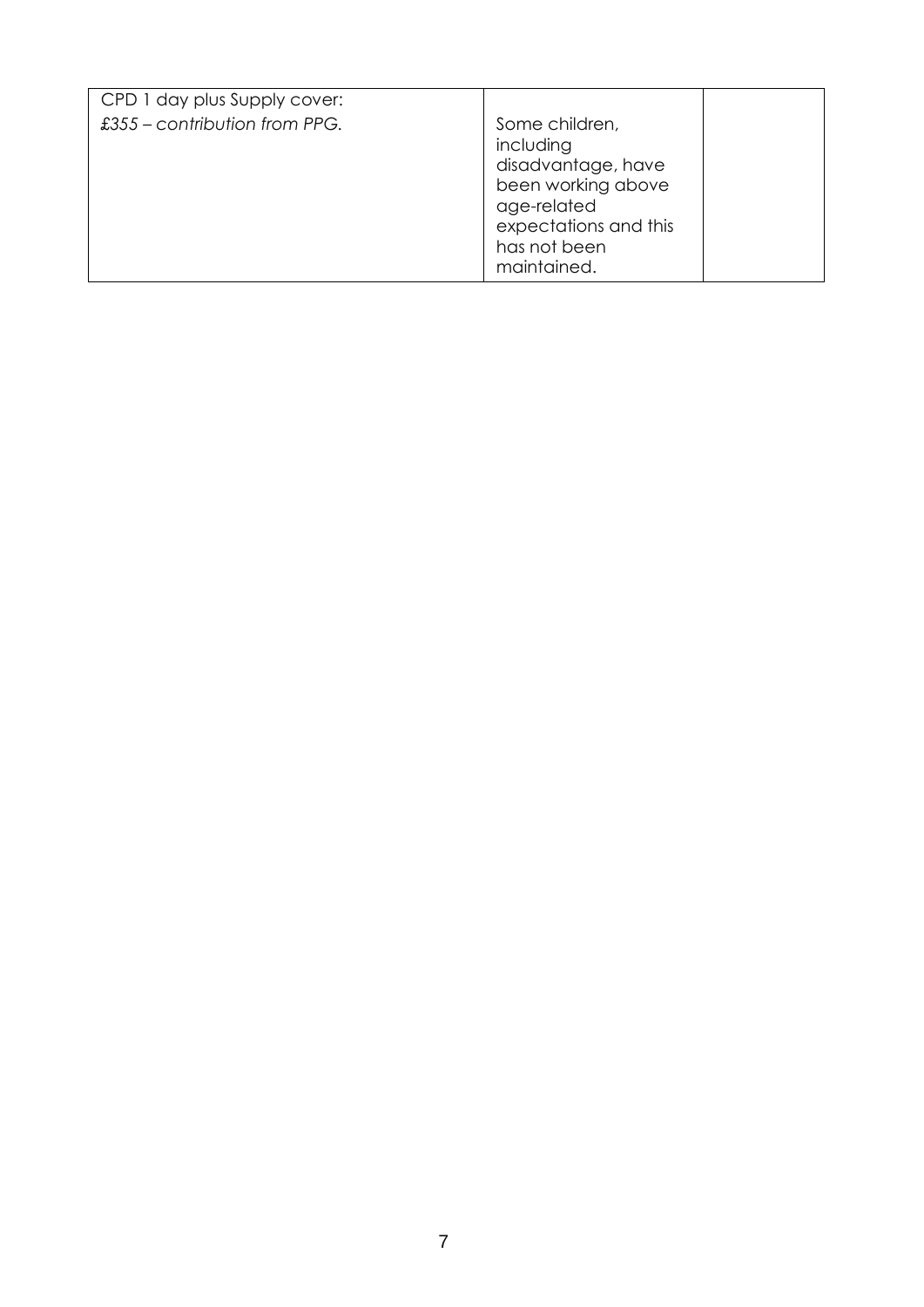### **Targeted academic support (for example, tutoring, one-to-one support structured interventions)**

| Budgeted cost: £14,735 (including £4350 Recovery Funding). |  |  |
|------------------------------------------------------------|--|--|
|------------------------------------------------------------|--|--|

| <b>Activity</b>                                                                                                                                                                                                                                                                                         | <b>Evidence that</b><br>supports this<br>approach                                                                                                                                                                                                                                                              | <b>Challenge</b><br>number(s)<br>addressed |
|---------------------------------------------------------------------------------------------------------------------------------------------------------------------------------------------------------------------------------------------------------------------------------------------------------|----------------------------------------------------------------------------------------------------------------------------------------------------------------------------------------------------------------------------------------------------------------------------------------------------------------|--------------------------------------------|
| Small group after school catch-up sessions in<br>English and Maths delivered by teachers.<br>Year 6, 1 hour weekly maths, 1 hour weekly<br>English for 8 weeks.<br>Recovery Funding £4350                                                                                                               | Children in Year 6<br>identified for additional<br>after-school catch up<br>provision; 37 in English<br>and 34 in Maths.                                                                                                                                                                                       | 1                                          |
| Small group interventions in Maths and<br>English for disadvantaged pupils falling                                                                                                                                                                                                                      | <b>EEF Research</b><br>Guidance:                                                                                                                                                                                                                                                                               | 1                                          |
| behind or working below age-related<br>expectations. Delivered by support staff in<br>Year groups. Additional Support Staff hours<br>to deliver 1:1 or small group intervention.                                                                                                                        | <b>EEF Guidance</b><br><b>Teaching Assistants</b>                                                                                                                                                                                                                                                              |                                            |
| Bespoke and tailored intervention planned<br>and delivered according to children's<br>individual needs. 1:1 and small group.<br>Baseline and exit assessments carried out to<br>measure impact. Suite of intervention<br>programmes approved for support in<br>planning.<br>Additional TA hours £10,385 | Research on TAs<br>delivering targeted<br>interventions in 1:1 or<br>small group settings<br>show a consistent<br>impact on attainment<br>of approximately three<br>to four additional<br>months' progress.                                                                                                    | 1<br>$\overline{2}$                        |
| Update Provision Map of 1:1 and small<br>group intervention and its impact. Regularly<br>reviewed by Class Teachers, SENDCo and<br>SLT. Plans and provisions updated once<br>evaluated to ensure positive impact on<br>children's progress and attainment.                                              | Sherwood SEND Policy:<br>'All interventions<br>delivered to children<br>are documented on a<br>pupil tracking<br>document which is<br>reviewed by the<br>SENDCO regularly.'<br>Identified that not all<br>interventions are<br>recorded centrally and<br>shared with SLT /<br>SENCo for analysis of<br>impact. | $\mathbf{1}$                               |
| Children in Year 2 and above who did not<br>meet the standard in Year 1 Phonics Check,<br>or who are vulnerable to falling behind,<br>receive targeted intervention provided by<br>trained staff in school.<br>Additional TA hours as listed above.                                                     | 'Some pupils may<br>require additional<br>support alongside high<br>quality teaching in<br>order to make<br>progress. They<br>evidence indicates<br>that small group and                                                                                                                                       | 1                                          |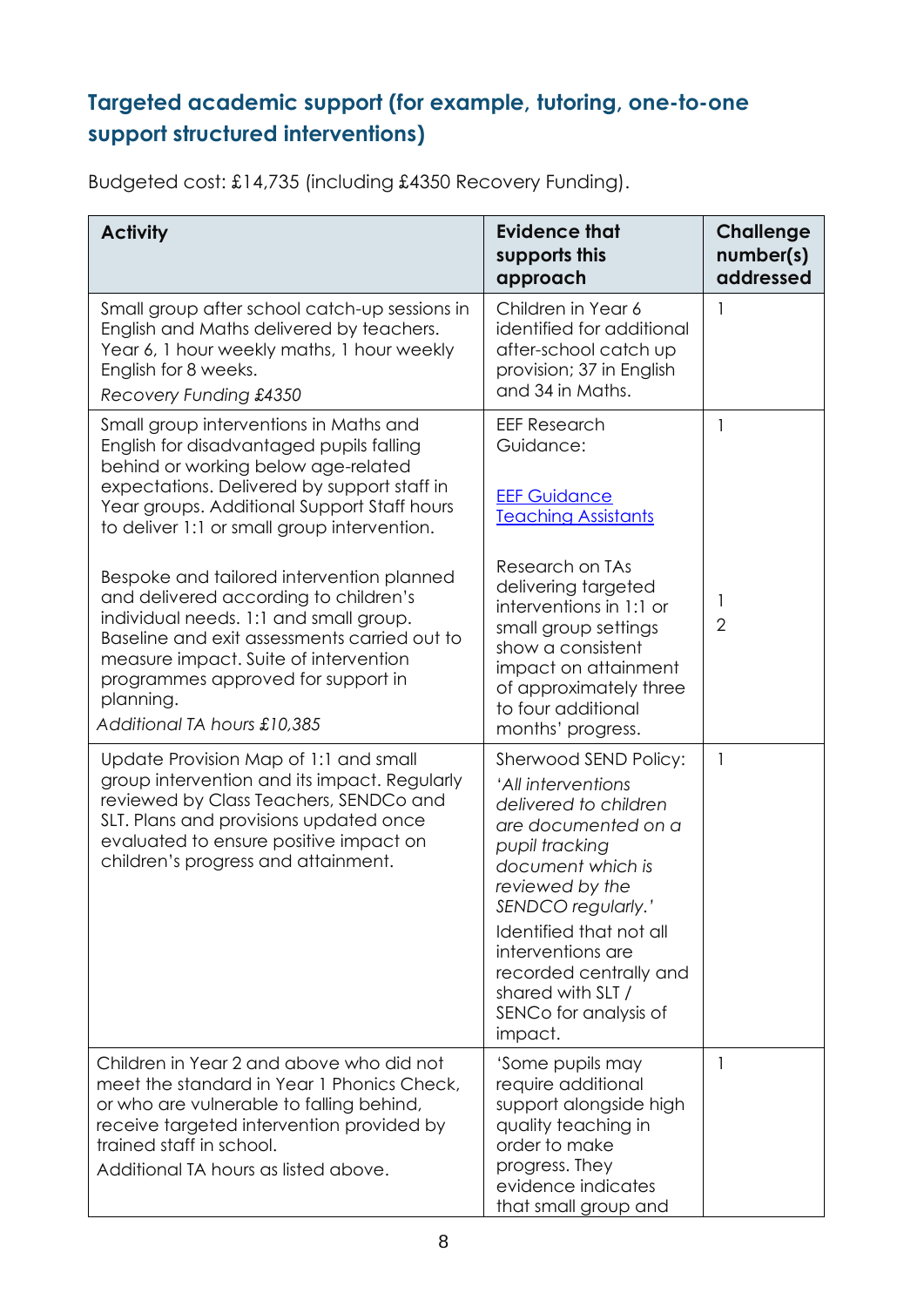| 1:1 interventions can<br>be a powerful tool for<br>supporting these pupils<br>when they are used<br>carefully.' |  |
|-----------------------------------------------------------------------------------------------------------------|--|
| <b>EEF Toolkit - Targeted</b><br>academic support                                                               |  |

### **Wider strategies (for example, related to attendance, behaviour, wellbeing)**

Budgeted cost: £14350

| <b>Activity</b>                                                                                                                            | <b>Evidence that supports this</b><br>approach                                                                          | <b>Challenge</b><br>number(s)<br>addressed |
|--------------------------------------------------------------------------------------------------------------------------------------------|-------------------------------------------------------------------------------------------------------------------------|--------------------------------------------|
| Identified children supported with<br>behavioural, social and emotional<br>needs, both in class and during break<br>/ lunch time.          | EEF Guidance around wider<br>strategies focusing on Social<br>and emotional well-being as<br>well as mental health:     | $\overline{2}$<br>3                        |
| Initial group of 6 children in focus year<br>groups identified. To be updated in<br>response to assessment of need<br>throughout the year. | 'Social and emotional skills' are<br>essential for children's<br>development-they support<br>effective learning and are |                                            |
| Learning Mentor working alongside<br>children in class as well as delivering<br>carefully planned small group or 1:1                       | linked to positive outcomes in<br>later life. With the right support,<br>children learn to articulate and               | $\overline{2}$<br>3                        |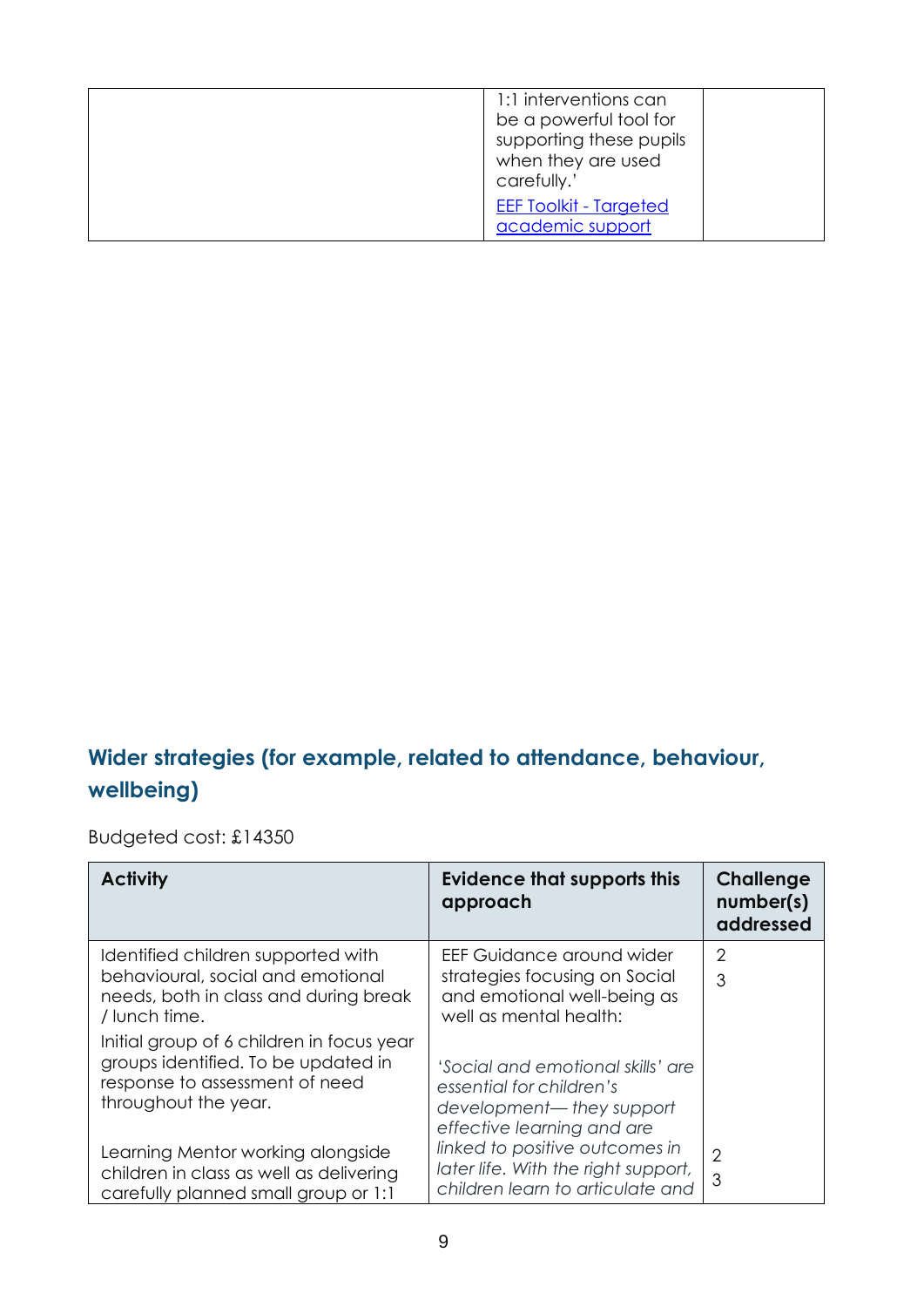| providing a breadth of experiences<br>resulted in limited<br>and opportunities. Disadvantaged<br>opportunities for all and a<br>pupils access specialist tuition and<br>significant reduction and loss<br>coaching.<br>of tuition, coaching, cultural<br>capital experiences.<br>Our aim is to re-introduce a curriculum<br>rich with visits, visitors; a rich<br>'At the EEF, we think enriching<br>education has intrinsic<br>programme of extra-curricular clubs<br>benefits We think all children,<br>including sports, drama, music,<br>dance, art.<br>including those from<br>disadvantaged backgrounds,<br>To provide access to enrichment<br>deserve a well-rounded,<br>opportunities for disadvantaged<br>culturally rich, education.'<br>pupils, 50% discount for all trips and<br>visits:<br>At Sherwood we activity teach<br>Free access to all specialist<br>and support a wealth of<br>coaching and extra-curricular<br>positive attitudes through our<br>clubs, where a cost is normally<br>attached<br>values and curriculum vision.<br>Targeting of individual children<br>These include: self-control.<br>through invitation to events<br>confidence, social skills,<br>and activities<br>motivation, and resilience. We<br>50% discount on specialist 1:1<br>strongly believe that an<br>music tuition<br>enriched provision and | sessions to address individual needs, 1<br>afternoon per week.<br>Learning Mentor support during all<br>lunchtimes for targeted groups as well<br>as during some break times.<br>2 afternoons of Learning Mentor:<br>£3056 | manage their emotions, deal<br>with conflict, solve problems,<br>understand things from<br>another person's perspective,<br>and communicate in<br>appropriate ways.' | $\overline{2}$<br>3 |
|-----------------------------------------------------------------------------------------------------------------------------------------------------------------------------------------------------------------------------------------------------------------------------------------------------------------------------------------------------------------------------------------------------------------------------------------------------------------------------------------------------------------------------------------------------------------------------------------------------------------------------------------------------------------------------------------------------------------------------------------------------------------------------------------------------------------------------------------------------------------------------------------------------------------------------------------------------------------------------------------------------------------------------------------------------------------------------------------------------------------------------------------------------------------------------------------------------------------------------------------------------------------------------------------------------------------------------------------------------|----------------------------------------------------------------------------------------------------------------------------------------------------------------------------------------------------------------------------|----------------------------------------------------------------------------------------------------------------------------------------------------------------------|---------------------|
|                                                                                                                                                                                                                                                                                                                                                                                                                                                                                                                                                                                                                                                                                                                                                                                                                                                                                                                                                                                                                                                                                                                                                                                                                                                                                                                                                     | To enhance pupils' cultural capital by                                                                                                                                                                                     | Covid restrictions of last year                                                                                                                                      | $\overline{4}$      |
| extended opportunities will<br><b>BASE</b> (school before and after<br>have a positive impact on<br>school club)<br>these attitudes and children's<br>Allow pupils to partake in visits, both<br>virtually and in school, enhancing skills<br>later outcomes.<br>and knowledge from lessons,<br>adapting to current Covid restrictions.<br>Predicted cost:<br>Base: £4245<br>Music Tuition £1000<br>Specialist Coaching £1200<br>Trips and Visits £4,300<br>Total: £10,744                                                                                                                                                                                                                                                                                                                                                                                                                                                                                                                                                                                                                                                                                                                                                                                                                                                                          | 50% discount on attending                                                                                                                                                                                                  |                                                                                                                                                                      |                     |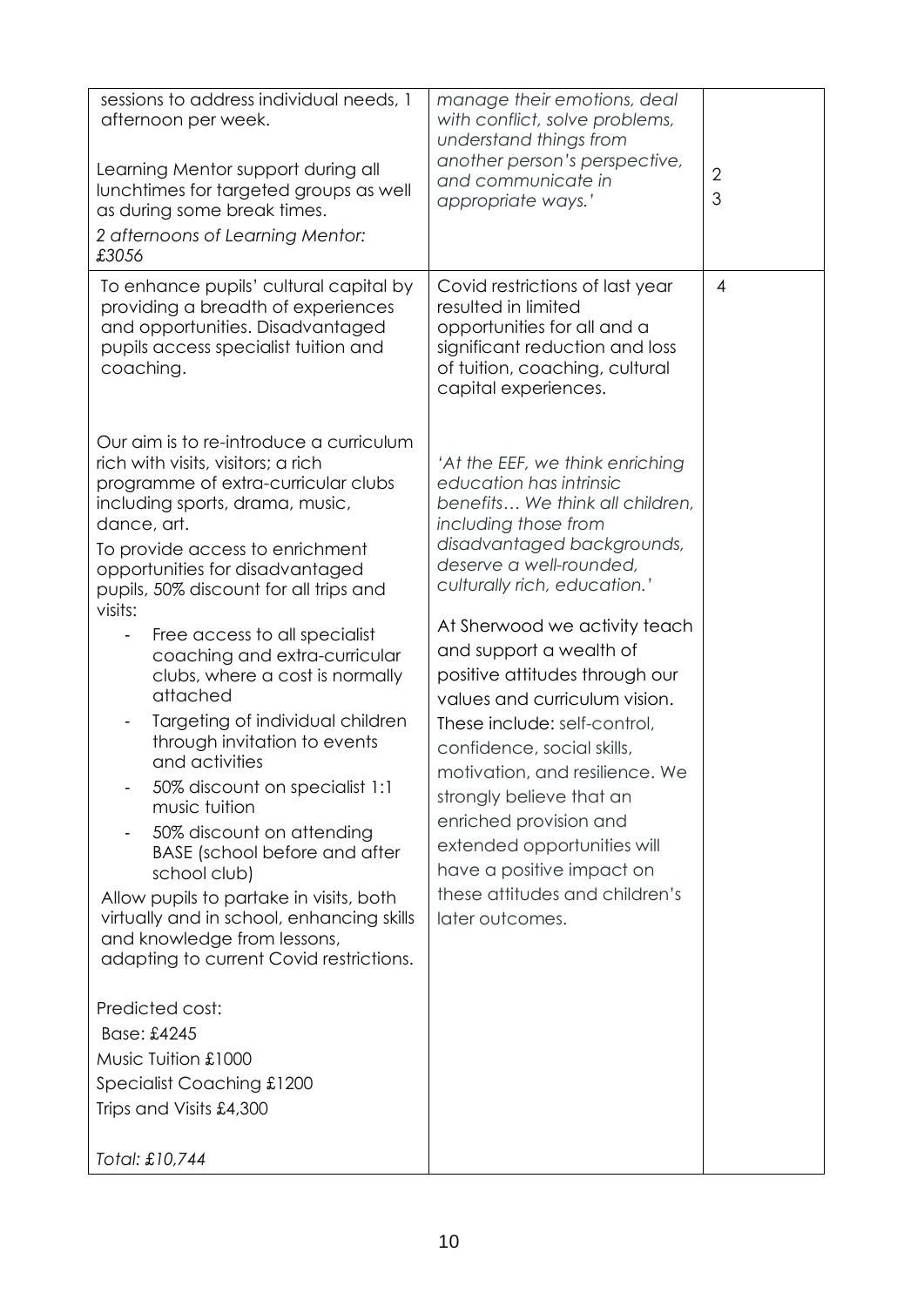| Provide clear and regular information<br>regarding eligibility for Pupil Premium,<br>and the accompanying benefits in<br>addition to Free School Meals, Families<br>need to be aware of the additional<br>benefits of Pupil Premium as may<br>delay in applying until Year 3 when<br>Universal Free School meals are no<br>longer available.<br>Introduce a benefit for Pupil Premium<br>families which will have an immediate<br>impact when joining the school<br>£25 school uniform voucher X 4 £100 | Families eligible for Free<br>School Meals have not always<br>applied for funding until<br>further into the child's school<br>career; often in Year 3 when<br>Universal Free School Meals<br>are no longer available to<br>them. | 4 |
|---------------------------------------------------------------------------------------------------------------------------------------------------------------------------------------------------------------------------------------------------------------------------------------------------------------------------------------------------------------------------------------------------------------------------------------------------------------------------------------------------------|----------------------------------------------------------------------------------------------------------------------------------------------------------------------------------------------------------------------------------|---|
| All children in receipt of Pupil Premium<br>to receive a free Sherwood Tracksuit.<br>£450                                                                                                                                                                                                                                                                                                                                                                                                               |                                                                                                                                                                                                                                  |   |

## **Total budgeted cost: £44,085**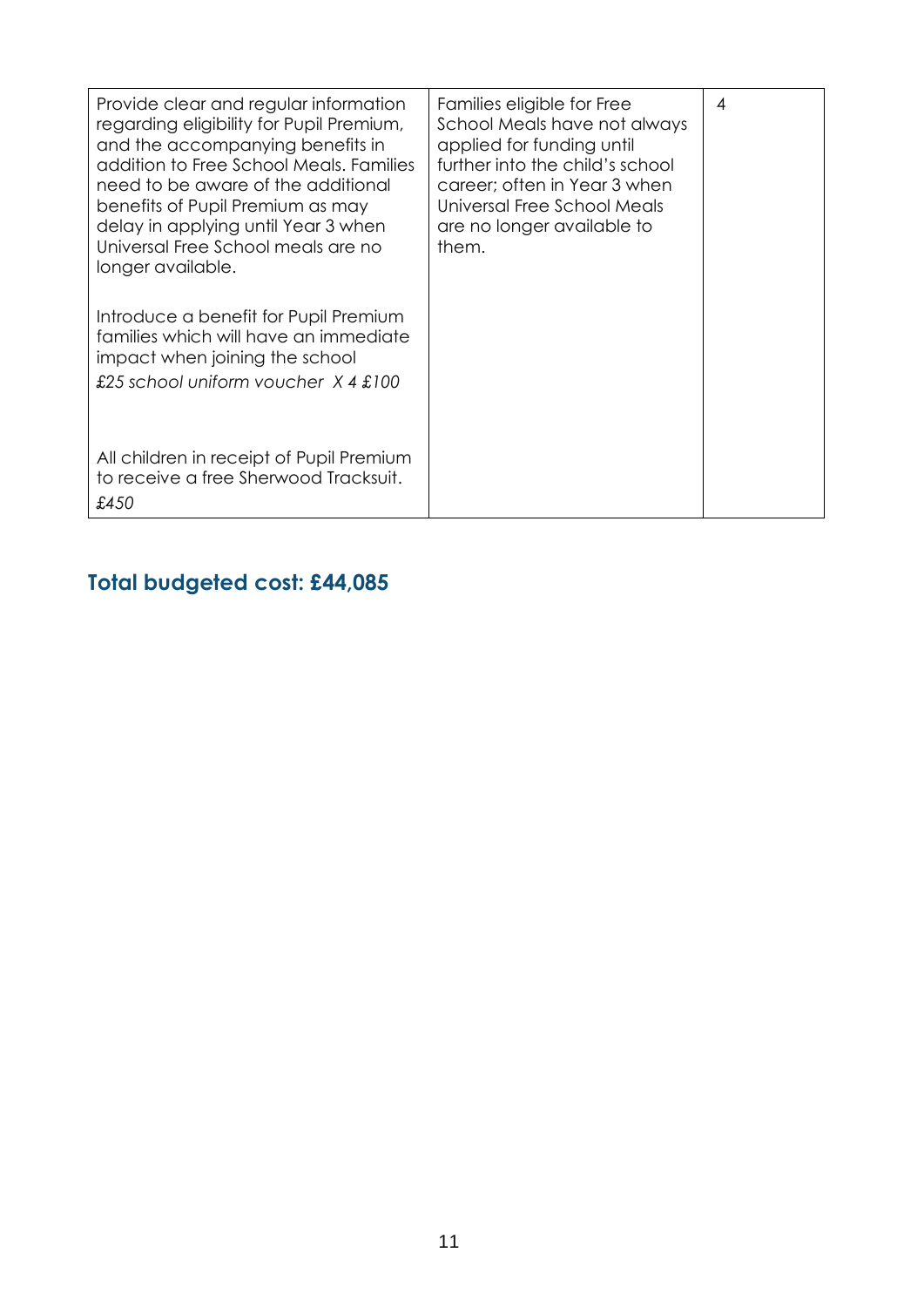# **Part B: Review of outcomes in the previous academic year**

# **Pupil premium strategy outcomes**

This details the impact that our pupil premium activity had on pupils in the 2020 to 2021 academic year.

#### **Review: last year's aims and outcomes (2020 -2021)**

| <b>Quality of Teaching for All</b> |                      |                       |                                  |  |
|------------------------------------|----------------------|-----------------------|----------------------------------|--|
|                                    |                      |                       |                                  |  |
| <b>Desired</b>                     | Chosen action /      | Cost                  | Outcomes and next steps          |  |
| outcome                            | approach             |                       |                                  |  |
|                                    |                      | <b>CPD</b>            |                                  |  |
| To increase the                    | Continuation of      | <b>Teaching</b>       | 100% of 2021 Year 6 leavers in   |  |
| progress of                        | the 'We are          | and                   | receipt of Pupil Premium are     |  |
| pupils (including                  | 'Reading'            | Learning              | working at age-related           |  |
| disadvantaged)                     | initiative to        | contribution          | expectations or above in         |  |
| in English,                        | include;             | £2000                 | Reading, Writing and Maths and   |  |
| particularly                       | Parent workshops     |                       | made expected progress.          |  |
| reading and                        | and in class         |                       | Parent workshops are to be       |  |
| vocabulary.                        | sessions             |                       | carried over. However,           |  |
|                                    |                      | Reading               | modelling of the teaching of     |  |
|                                    | Lancashire Quality   | Pathway               | reading was shared with families |  |
|                                    | Award in Early       | contribution          | within Remote Learning provision |  |
|                                    | Reading              | £ 2500                | through modelled videos by       |  |
|                                    |                      |                       | class teachers.                  |  |
|                                    | Further investment   |                       |                                  |  |
|                                    | in non-fiction texts |                       | 'Book drop' initiative was       |  |
|                                    | across school        | Non-Fiction           | implemented as a supplement to   |  |
|                                    | Particular focus on  | books                 | Parent Workshops where all       |  |
|                                    | those more able      | contribution          | children across school were      |  |
|                                    | readers, as well as  | £ 2400                | provided with their own copy of  |  |
|                                    | those working        |                       | an age-appropriate book to       |  |
|                                    | below, to            | <b>ELSA</b>           | share at home. Support leaflet   |  |
|                                    | enhance provision    | contribution<br>£2000 | provided for parents with        |  |
|                                    |                      |                       | questions and activities to      |  |
|                                    | Increase use of      | £1100 PM              | explore with their child.        |  |
|                                    | PM Benchmark to      | <b>Benchmark</b>      | Quality Award to be continued    |  |
|                                    | provide thorough     |                       | next year.                       |  |
|                                    | assessment of        |                       |                                  |  |
|                                    | pupil attainment     |                       |                                  |  |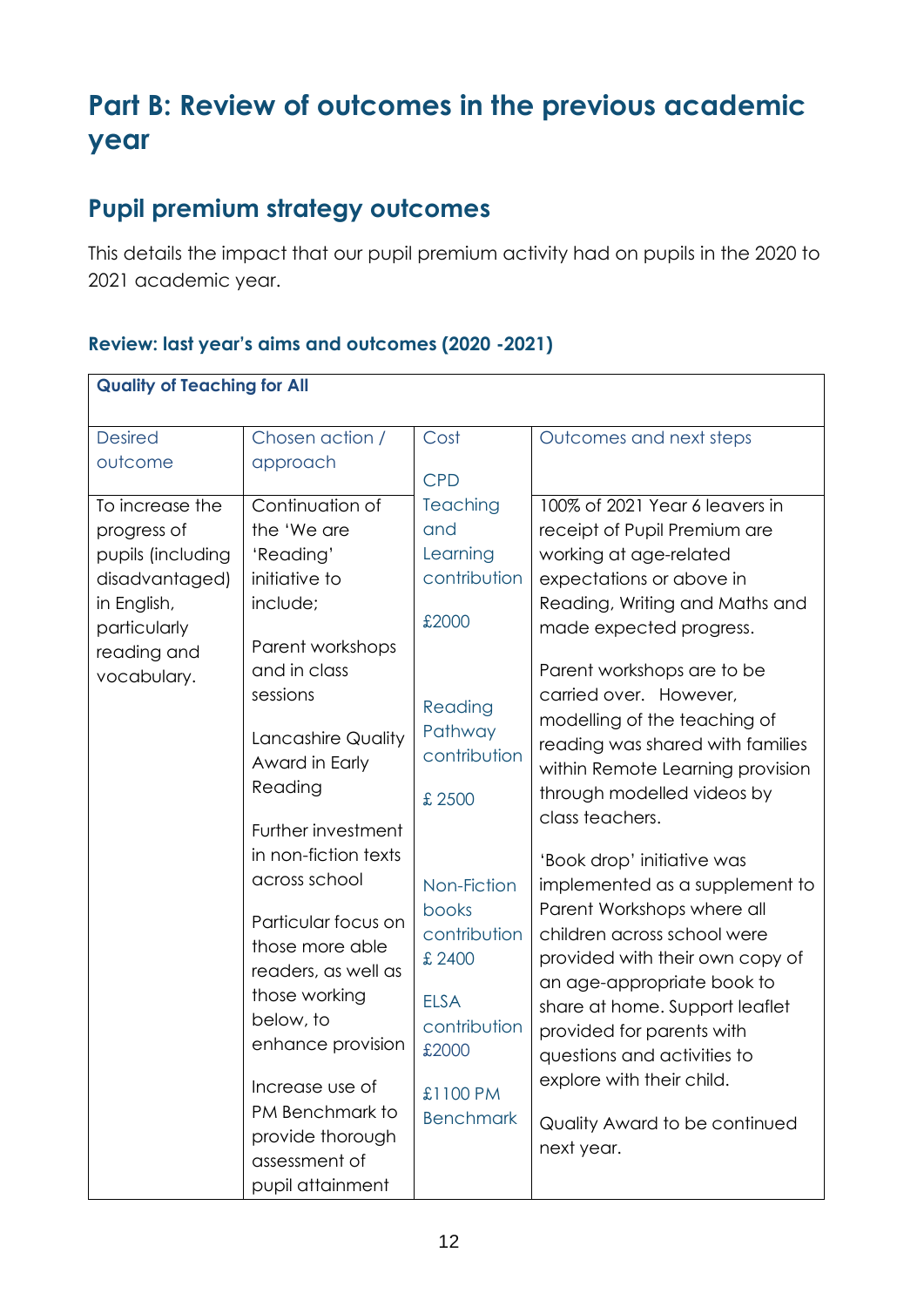|                   | and clear next      | <b>Total Cost</b> | Class sets of non-fiction texts    |
|-------------------|---------------------|-------------------|------------------------------------|
|                   | steps               |                   | have been purchased and are in     |
|                   |                     | £10,000           | place, supporting learning across  |
|                   | Introduction of     |                   | the curriculum and reading skills. |
|                   | Reading             |                   |                                    |
|                   | Pathways for        |                   | The Reading Pathways have          |
|                   | independent         |                   | been introduced across Years 3-    |
|                   | readers             |                   | 6. Children's engagement           |
|                   |                     |                   | towards reading has improved       |
|                   |                     |                   | significantly. A group of children |
|                   |                     |                   | have been interviewed to           |
|                   |                     |                   | evaluate impact. 100% of the       |
|                   |                     |                   | children spoken to are enjoying    |
|                   |                     |                   | their reading. One child           |
|                   |                     |                   | explained, 'The reading books      |
|                   |                     |                   | on the pathways are always         |
|                   |                     |                   | interesting and exciting. They     |
|                   |                     |                   | keep your interest up until the    |
|                   |                     |                   | end.'                              |
|                   |                     |                   | Year 2 in class sessions have      |
|                   |                     |                   | been carried over for next year.   |
|                   |                     |                   | Remote Learning has provided       |
|                   |                     |                   | an opportunity for teacher         |
|                   |                     |                   | modelling of reading and guided    |
|                   |                     |                   | Reading provision.                 |
|                   |                     |                   | Non-fiction books for class        |
|                   |                     |                   | libraries have been purchased.     |
| To enhance and    | Assessment          |                   | Assessment booklets have all       |
| improve           | booklets for each   |                   | been produced by subject           |
| assessment,       | year group          |                   | leaders, outlining expectations    |
| particularly that | identifying the     |                   | for each unit as well as targets   |
| of the wider      | end of year         |                   | for working above. As a result,    |
| curriculum.       | expectations for    |                   | assessment procedures have         |
|                   | all areas of the    |                   | become more robust, with           |
|                   | curriculum. CPD to  |                   | teachers having a solid            |
|                   | support staff in    |                   | understanding of outcomes for      |
|                   | ensuring these are  |                   | each area of learning.             |
|                   | used effectively to |                   | Assessments of the wider           |
|                   | identify children's |                   | curriculum are reviewed half-      |
|                   | strengths and next  |                   | termly for each child to ensure    |
|                   | steps for Teaching  |                   | that next steps can be planned     |
|                   | and Learning.       |                   | and delivered immediately, as      |
|                   |                     |                   |                                    |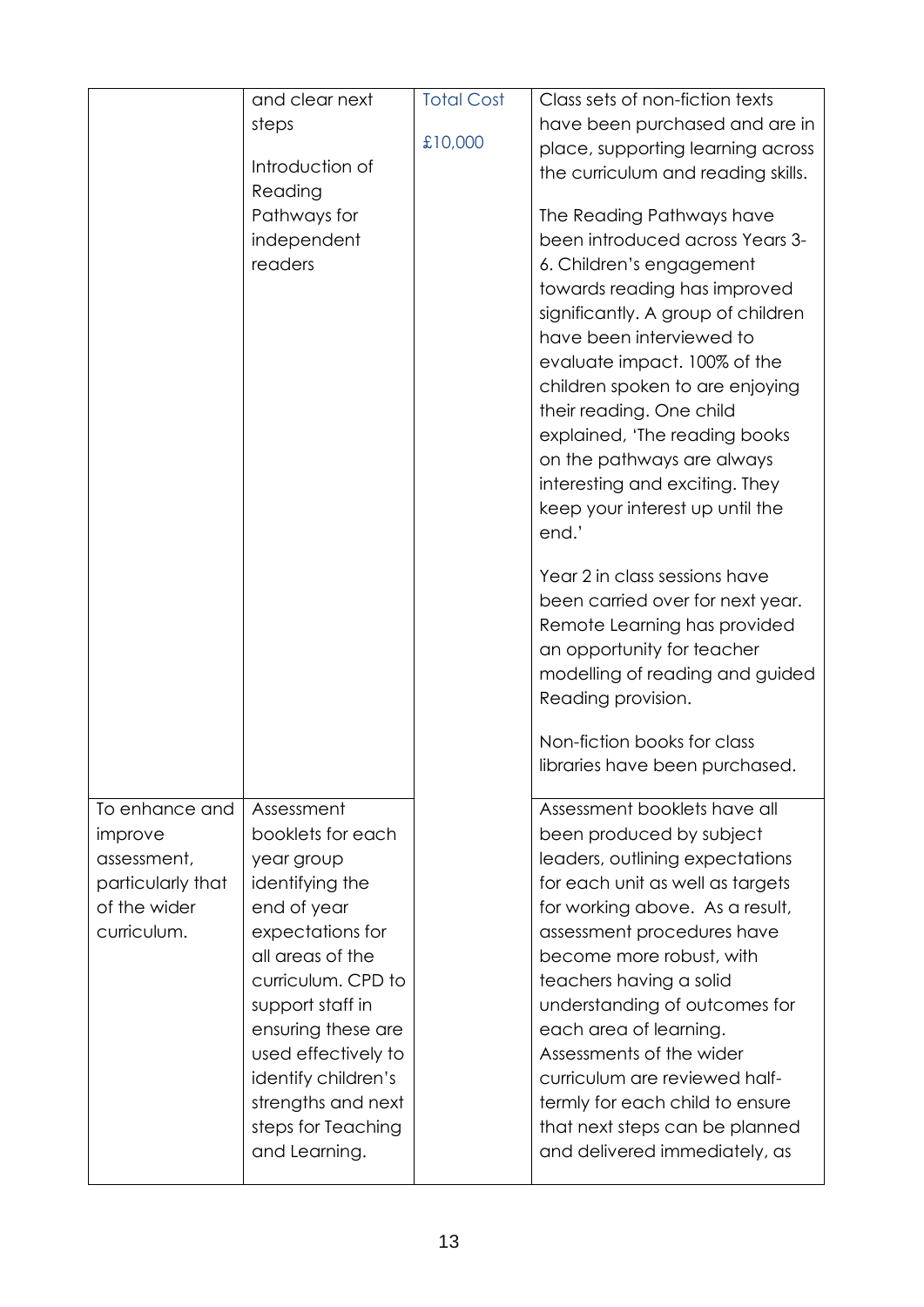|                                                                                                       |                                                                                                                                                                                                             | well as gaps identified and<br>responded to.                                                                                                                                                                                                                                                                                                                                           |
|-------------------------------------------------------------------------------------------------------|-------------------------------------------------------------------------------------------------------------------------------------------------------------------------------------------------------------|----------------------------------------------------------------------------------------------------------------------------------------------------------------------------------------------------------------------------------------------------------------------------------------------------------------------------------------------------------------------------------------|
|                                                                                                       |                                                                                                                                                                                                             | Expectations throughout the<br>wider curriculum have risen and<br>children who are underachieving<br>(including disadvantaged) are<br>identified and supported to<br>catch up.                                                                                                                                                                                                         |
|                                                                                                       |                                                                                                                                                                                                             | Next Steps: analysis of<br>assessments by subjects leaders,<br>with a focus on disadvantaged<br>children, to evaluate the impact<br>of teaching on learning and to<br>plan next steps, intervention and<br>CPD for their subject.                                                                                                                                                      |
| To improve<br>attainment by<br>improving the<br>social and<br>emotional<br>dimensions of<br>learning. | Emotional and<br>Literacy Support<br>Assistant Role to<br>be further<br>enhanced with in-<br>class support, as<br>well as that during<br>extra-curricular<br>times and through<br>targeted<br>intervention. | The Covid Pandemic has clearly<br>had an impact on the social and<br>emotional dimensions of<br>learning. Significant work has<br>been undertaken to identify<br>social and emotional needs in all<br>children and support<br>implemented. Disadvantaged<br>children have remained high<br>profile throughout the pandemic,<br>with needs continually being<br>reviewed and addressed. |
|                                                                                                       |                                                                                                                                                                                                             | During school closure, support<br>has been provided through<br>strategies including:<br>Priority for place offered in                                                                                                                                                                                                                                                                  |
|                                                                                                       |                                                                                                                                                                                                             | school<br>Daily phone calls home to<br>support work and<br>wellbeing                                                                                                                                                                                                                                                                                                                   |
|                                                                                                       |                                                                                                                                                                                                             | Financial support through<br>food parcels, vouchers,<br>access to food bank,<br>signposting to support<br>services                                                                                                                                                                                                                                                                     |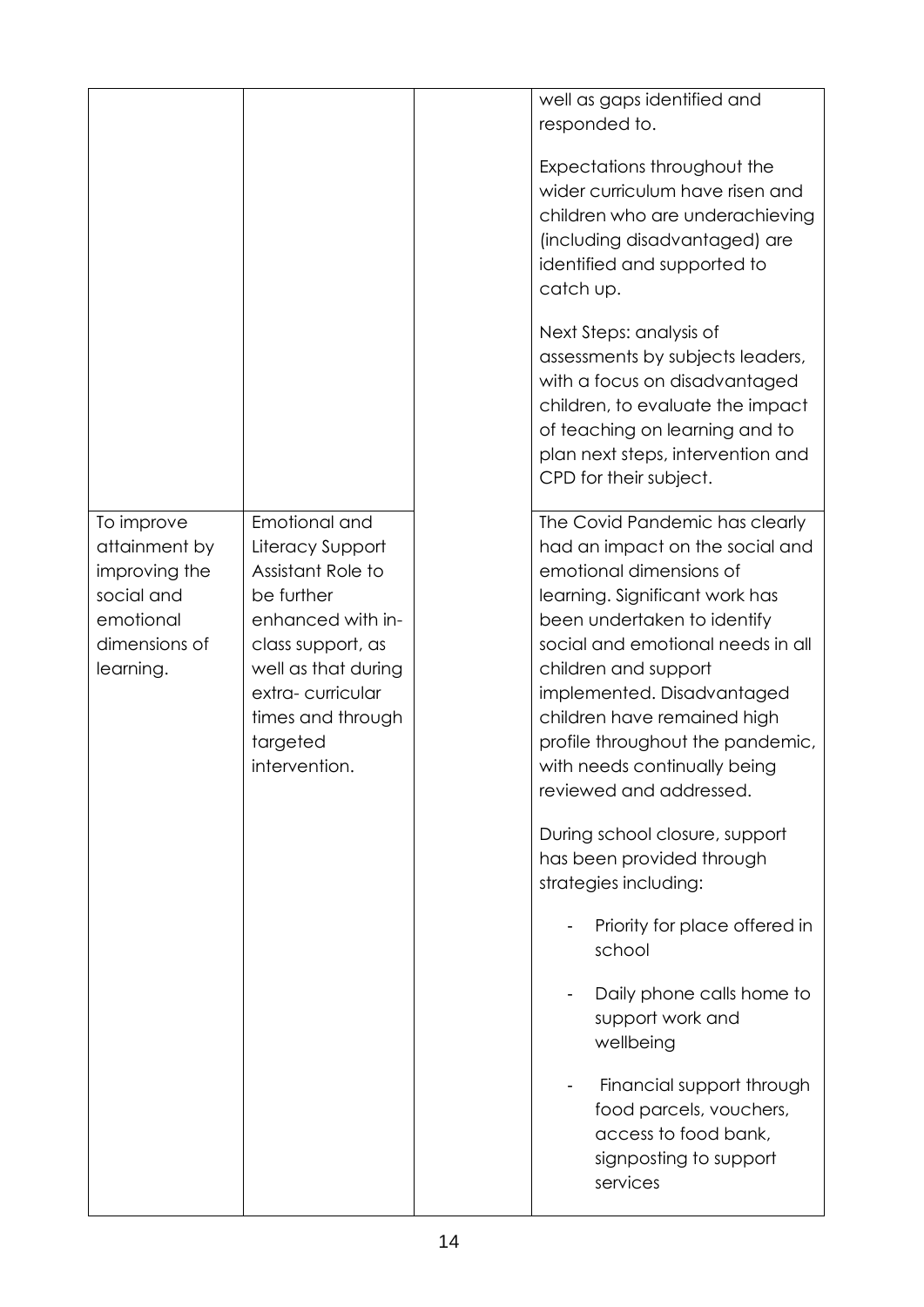| Use of Seesaw as daily<br>communication and<br>support from staff                                                                                                                                                                                                                                                                                                                                                                         |
|-------------------------------------------------------------------------------------------------------------------------------------------------------------------------------------------------------------------------------------------------------------------------------------------------------------------------------------------------------------------------------------------------------------------------------------------|
| On full return to school, all<br>children's emotional wellbeing<br>was monitored and supported.<br>PSED PIVATs training has been<br>undertaken and disseminated to<br>all staff to be used as an ongoing<br>resource for support. All<br>disadvantaged children are now<br>RAG rated at least amber for<br>emotional wellbeing, with the<br>majority being green. The 2<br>children assessed as Red on<br>return to school are now Amber. |
| Owing to regulations of class<br>bubbles, ELSA support has been<br>provided by Support Staff within<br>each class. This has consisted of<br>support in class as well as during<br>breaks and lunch. In some cases,<br>1:1 support sessions and<br>counselling have been in place.                                                                                                                                                         |

| <b>Targeted Support</b>   |                             |      |                         |
|---------------------------|-----------------------------|------|-------------------------|
| <b>Desired</b><br>Outcome | Chosen action /<br>approach | Cost | Outcomes and next steps |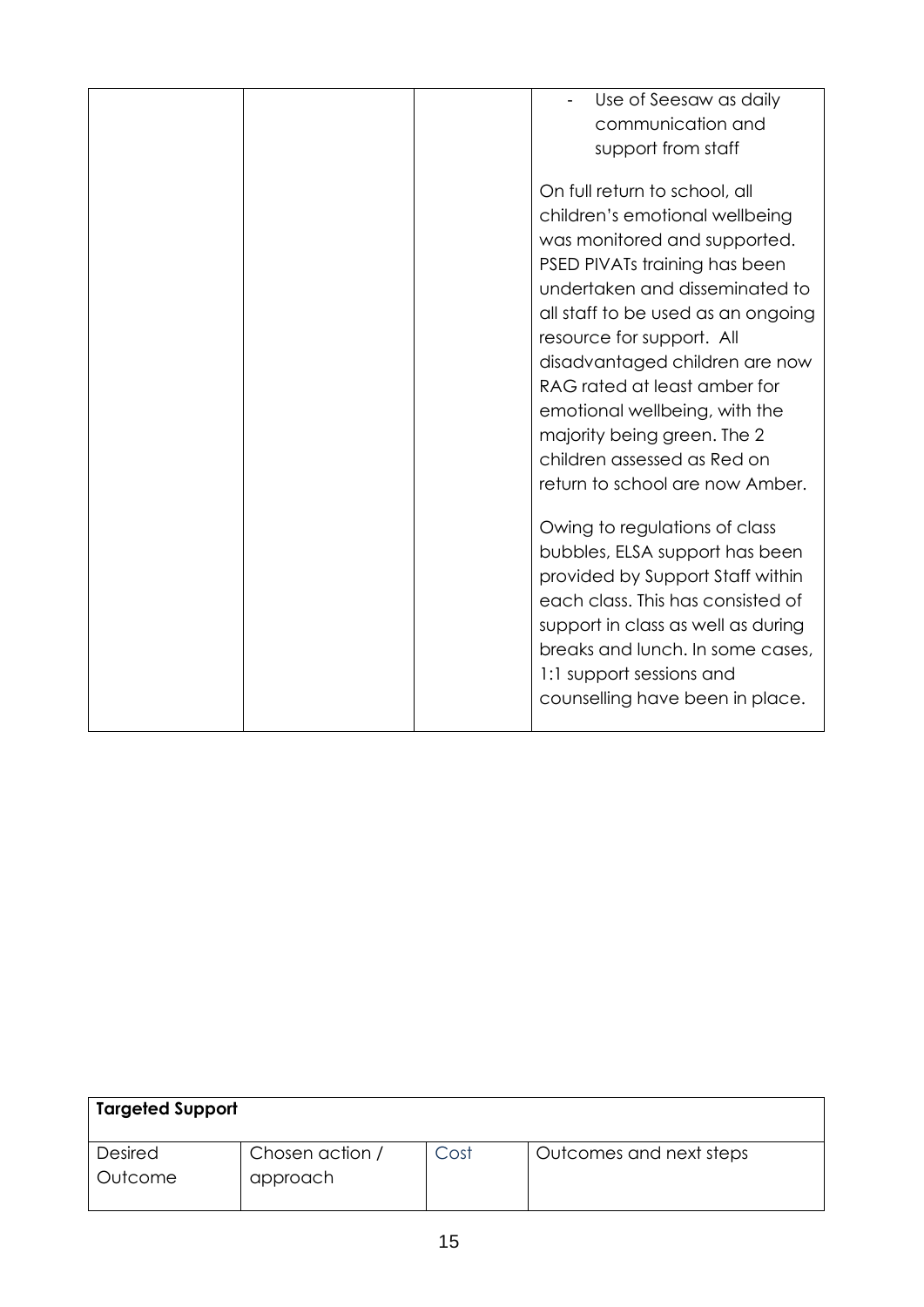| For selected     | Role of the Learning      | Learning             | Regulations of class bubbles have                                  |
|------------------|---------------------------|----------------------|--------------------------------------------------------------------|
| pupils to be     | Mentor, working           | Mentor               | limited the role of the Learning                                   |
| supported with   | alongside the             | Hours                | Mentor to one bubble for much                                      |
| behavioural,     | children in class/at      |                      | of the year. Within this bubble,                                   |
| social and       | lunchtimes to             | £3,039               | support has been provided                                          |
| emotional        | develop and               |                      | where needed.                                                      |
| needs,           | support children's        | Support<br>Assistant |                                                                    |
| receiving        | emotional, social         | additional           | Targeted intervention for                                          |
| targeted         | and behavioural           | hours                | identified children across the rest                                |
| intervention     | needs and to              |                      | of the school has been provided                                    |
| including during | support the children      | £11,961              | by teaching assistants within the                                  |
| break and        | through difficult         |                      | bubble. The Learning Mentor has                                    |
| lunchtimes       | times, e.g. transition    |                      | helped to provide guidance and                                     |
|                  | or family difficulties.   |                      | materials.                                                         |
|                  |                           | <b>Total Cost</b>    |                                                                    |
|                  | Further enhance           | £15,000              |                                                                    |
|                  | through targeted          |                      |                                                                    |
|                  | support for Social,       |                      |                                                                    |
|                  | Emotional and             |                      |                                                                    |
|                  | Behavioural need in       |                      |                                                                    |
|                  | the classroom.            |                      |                                                                    |
| For identified   | <b>Additional Support</b> |                      | During the Autumn Term 2020,                                       |
| gaps in learning | Staff hours to target     |                      | children returned to school and                                    |
| to be            | intervention and          |                      | received targeted intervention                                     |
| addressed.       | support for               |                      | and support as needed.                                             |
| Percentage of    | identified children in    |                      |                                                                    |
| disadvantaged    | receipt of Pupil          |                      | 33% of Pupil Premium children                                      |
| children         | Premium Funding.          |                      | continued to attend school                                         |
| achieving Age    |                           |                      | during the January 2021                                            |
| Related          |                           |                      | lockdown. These pupils all                                         |
| Expectations to  |                           |                      | received planned and targeted                                      |
| increase.        |                           |                      | support and intervention where                                     |
|                  |                           |                      | necessary to ensure gaps did not                                   |
|                  |                           |                      | develop or widen.                                                  |
|                  |                           |                      | All children working remotely                                      |
|                  |                           |                      | received individual feedback                                       |
|                  |                           |                      | and support over Seesaw. Any                                       |
|                  |                           |                      | children requiring specialist                                      |
|                  |                           |                      | support and intervention tasks                                     |
|                  |                           |                      | were also provided for over                                        |
|                  |                           |                      | Seesaw.                                                            |
|                  |                           |                      |                                                                    |
|                  |                           |                      | Much work was put in place to<br>support children through times of |
|                  |                           |                      |                                                                    |
|                  |                           |                      | remote learning through daily                                      |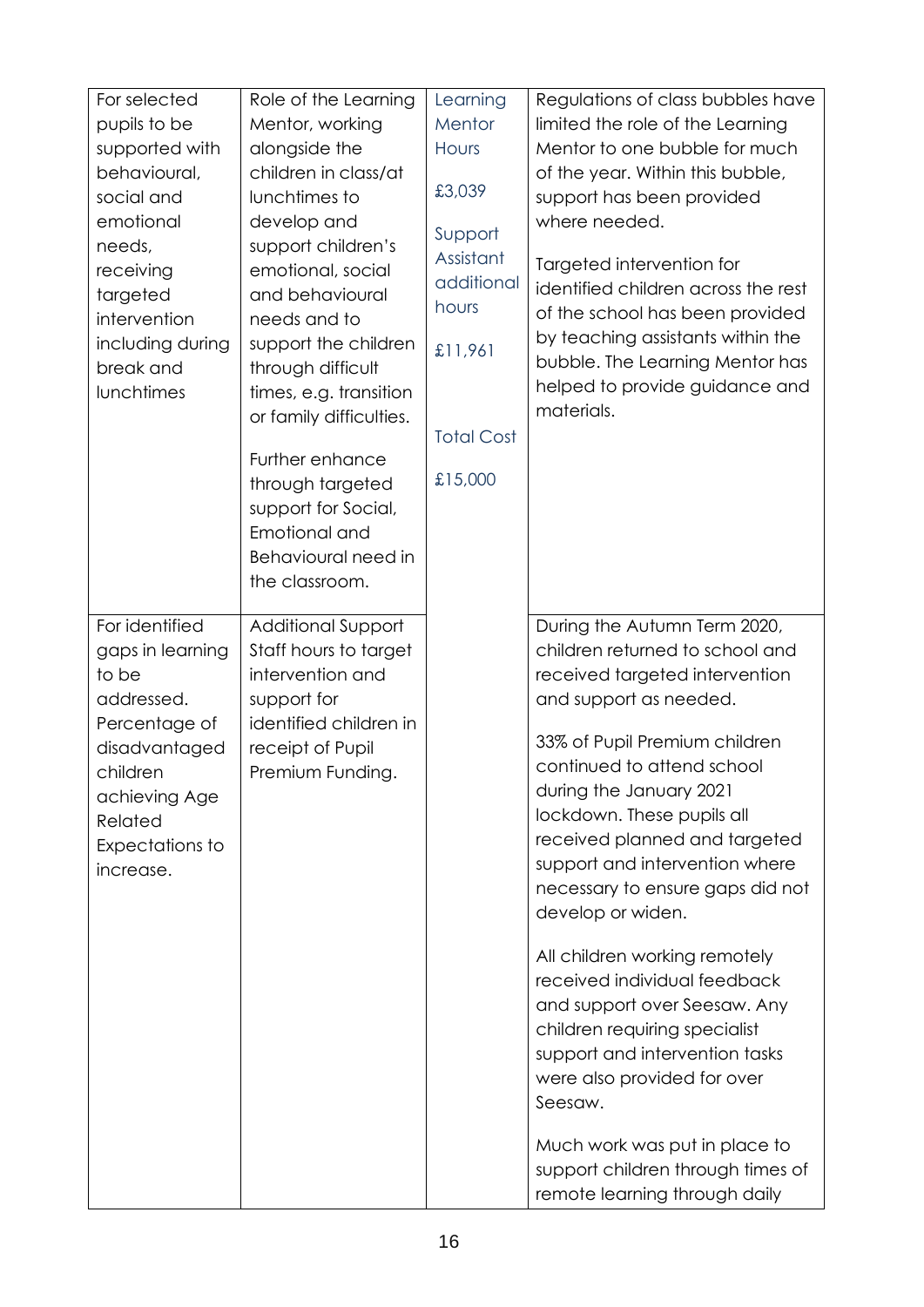| phone calls, home visits,<br>personalised tasks and feedback,<br>signposting to further family<br>support. This is reflected through<br>the 'Parental Contact' records<br>on CPOMS; 34% of all records on<br>CPOMS are for parent contact. |
|--------------------------------------------------------------------------------------------------------------------------------------------------------------------------------------------------------------------------------------------|
| Next steps: Continue to ensure<br>children's attainment and<br>achievement is tracked carefully<br>with gaps identified and<br>responded to through support<br>and intervention. Use of the<br>catch-up programme.                         |

| <b>Other approaches</b>                                                                                                                                                       |                                                                                                                                                                                                                |                                                                                                                         |                                                                                                                                                                                                                                                                                                                                                                                                                |  |
|-------------------------------------------------------------------------------------------------------------------------------------------------------------------------------|----------------------------------------------------------------------------------------------------------------------------------------------------------------------------------------------------------------|-------------------------------------------------------------------------------------------------------------------------|----------------------------------------------------------------------------------------------------------------------------------------------------------------------------------------------------------------------------------------------------------------------------------------------------------------------------------------------------------------------------------------------------------------|--|
| <b>Desired</b><br>outcome                                                                                                                                                     | Chosen action /<br>approach                                                                                                                                                                                    | Cost                                                                                                                    | Outcomes and next steps                                                                                                                                                                                                                                                                                                                                                                                        |  |
| To fund a<br>range of out of<br>classroom<br>experiences<br>for pupils<br>which build<br>their cultural,<br>artistic,<br>cultural,<br>spiritual and<br>social<br>development. | Provide specialist extra-<br>curricular opportunities<br>free of charge for<br>disadvantaged children<br>where there is normally a<br>cost<br>attached.Encourage<br>involvement through<br>targeted invitation | Drumming<br>Workshop<br>$-$ £225<br>Poet visit<br>£1328<br>Farm visit -<br>£200<br>7 out of<br>33 attend<br><b>Base</b> | Covid restrictions have<br>stopped extra-curricular clubs<br>from taking place for most of<br>the year, although there<br>have been some visiting<br>coaches from Preston North<br>End, and a Tennis Coach,<br>who have been able to<br>provide specialist teaching of<br>PE within curriculum time.<br>100% children in receipt of<br>Pupil Premium from years 1-6<br>have benefitted from this<br>provision. |  |
|                                                                                                                                                                               |                                                                                                                                                                                                                | <b>BASE</b><br>subsidies<br>£4000<br>£3392<br>used as                                                                   | Drumming Workshop - £225<br>Poet visit £1328<br>Farm visit - £200<br>Next steps: as restrictions are<br>lifted further, re-introduce<br>specialist extra-curricular<br>opportunities - including                                                                                                                                                                                                               |  |